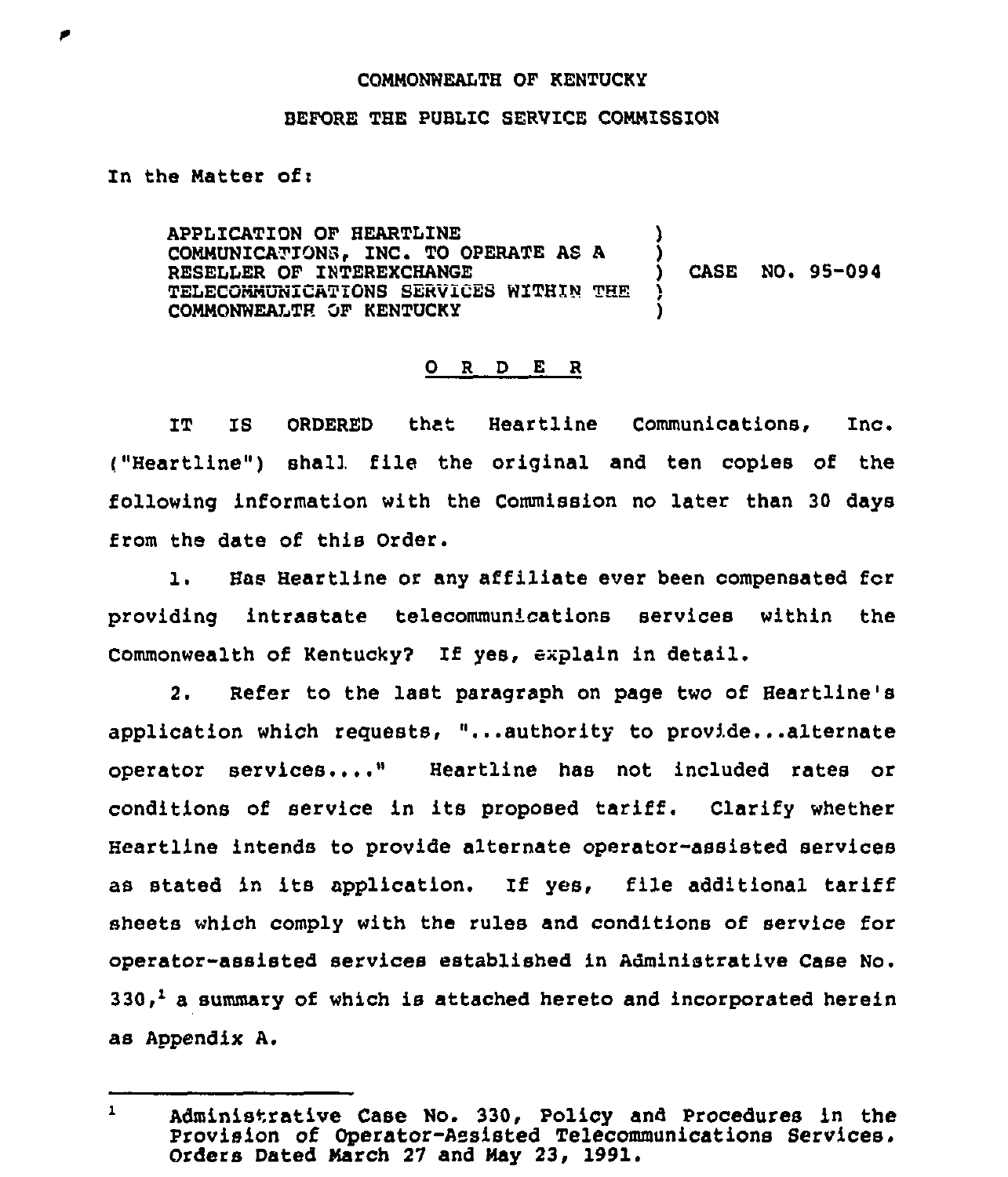Done at Frankfort, Kentucky, this 1st day of May, 1995.

PUBLIC SERVICE CONNISSION

but, For the Commission

ATTEST:

₽

<u>:lls</u> **Executive Director**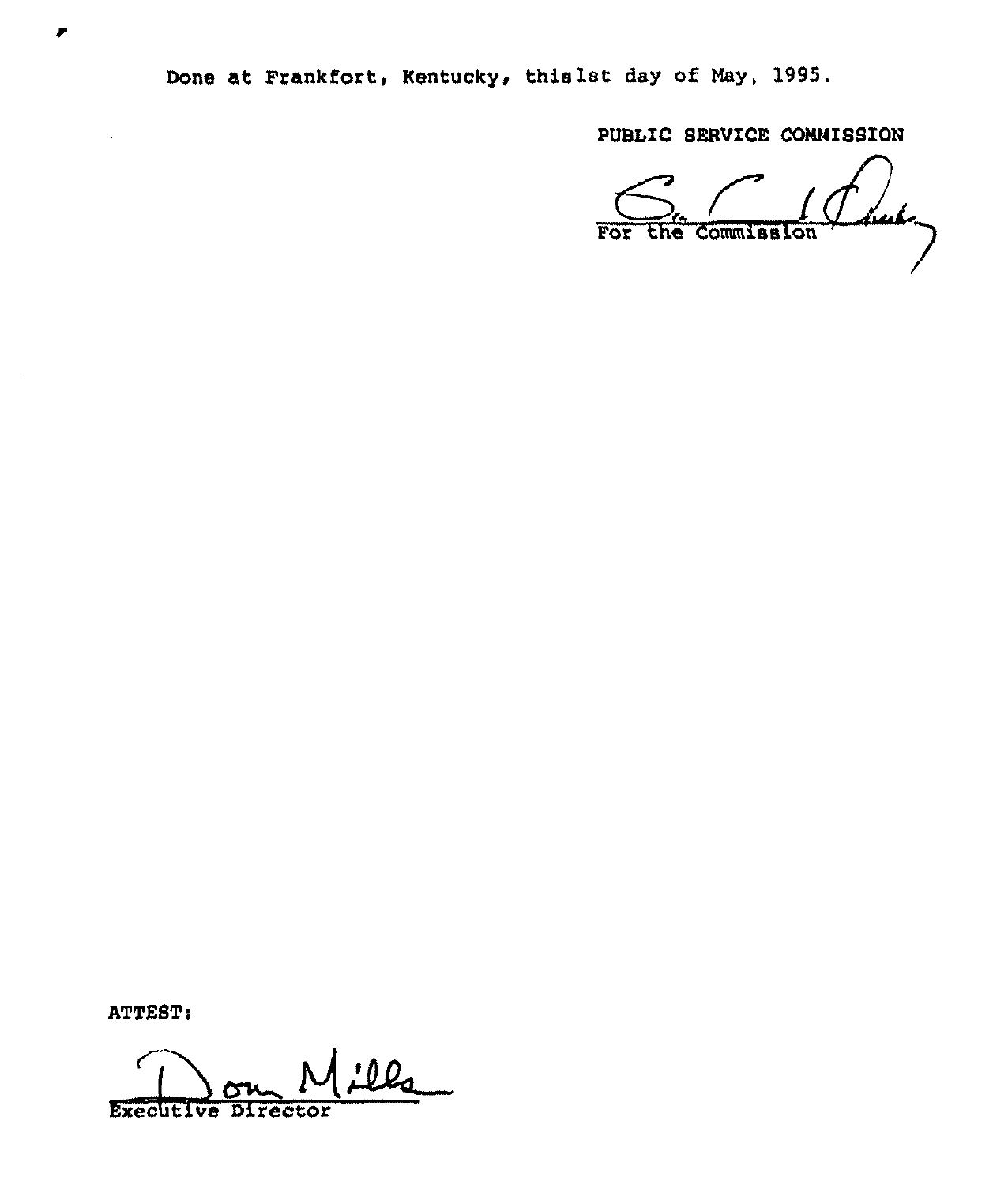#### APPENDIX A

APPENDIX TO AN ORDER OF THE KENTUCKY PUBLIC SERVICE COMMISSION IN CASE NO. 95-094 DATED NAY 1, 1995

Conditions of Service for the Provision of Operator Services Adopted from Commission Orders in Administrative Case No. 330, Orders Dated March 27, 1991 and May 3, 1991

(1) Operator-assisted services shall be subject to rate regulation and rates shall not exceed ATST Communications of the South central states, Inc.'s ("ATaT") maximum approved rates. "Naximum approved rates" are defined to mean the rates approved by this commission in ATAT's most recent rate proceeding for measured toll service applicable to operator-assisted calls, as well as the additional charges for operator assistance. Carriers are not permitted to include any other surcharges or to bill for uncompleted calls. Time-of-day discounts shall also be applicable. Carriers are also required to rate calls using the same basis that ATaT uses to rate calls, i.e., distance calculations based on points-of-call origination and termination, definitions of chargeable times, billing unit increments, rounding of fractional units, and minimum usages. When there is any change in AT&T's maximum approved rates, carriers shall file tariffs if necessary to comply with the requirements herein within 30 days of the effective date of ATaT's rate change.

(2) Except as otherwise indicated in this Order, non-dominant carriers shall be subject to regulation as delineated in the Nay 25, 1984 Order in Administrative Case No. 273 as well as any subsequent modifications to non-dominant carrier regulations. In the event of

 $-1-$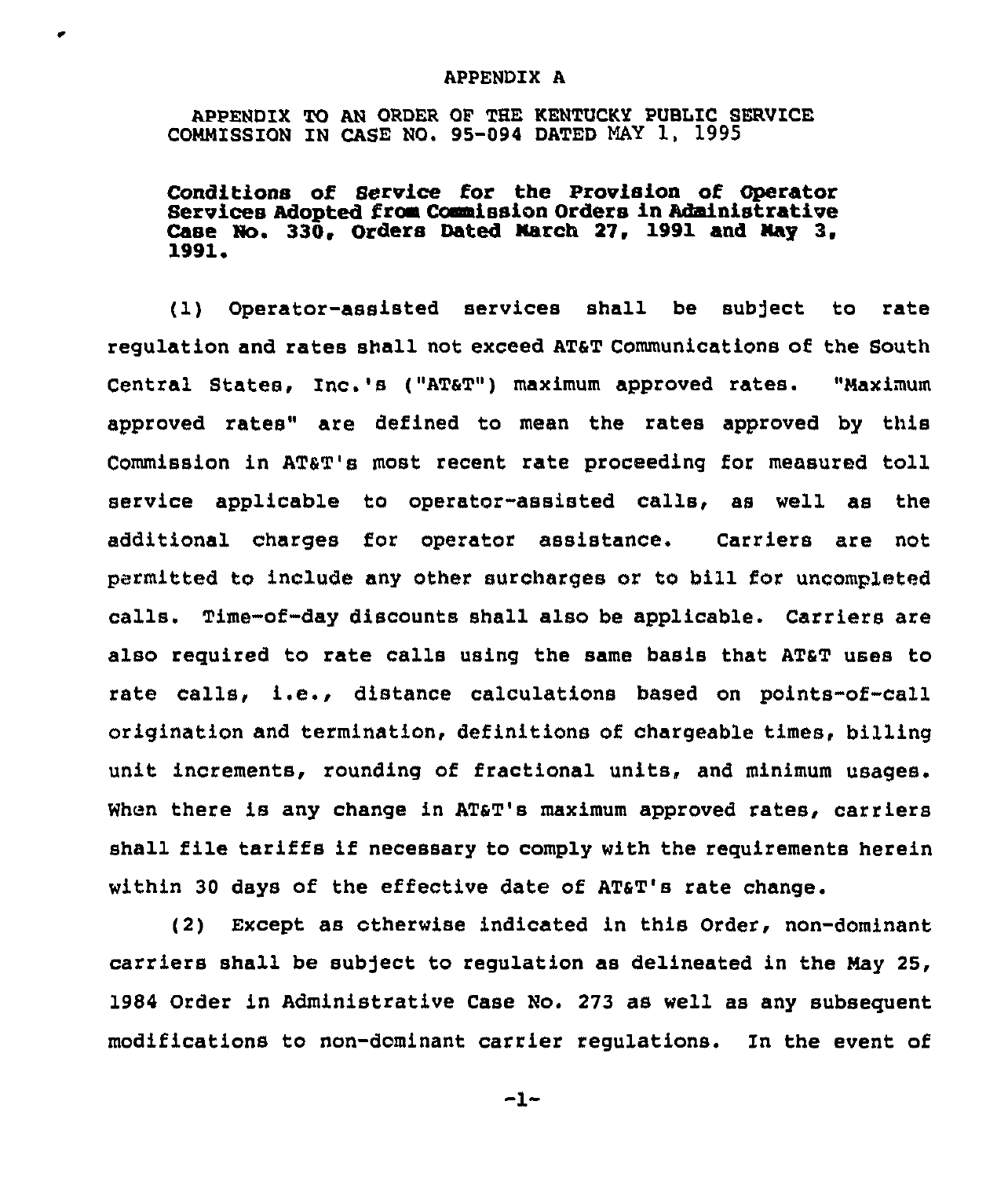conflict, the terms of the instant Order shall take precedence, unless a carrier is specifically relieved from compliance with any conditions contained herein.

(3) Operator service providers that provide service to traffic aggregators shall not allow access to the operator services of competing carriers to be blocked or intercepted. Blocking and interception prohibitions shall be included in tariffs and all contracts entered into with any traffic aggregator and shall state that violators will be subject to immediate termination of service after 20 days' notice to the owners of non-complying customer premises equipment.

(4) Traffic aggregator is defined to mean any person that, in the ordinary course of its operations, makes telephones available to the public or to transient users of its premises for intrastate telephone calls using a provider of operator services. Aggregators include hotels and motels, hospitals, universities, airports, gas stations, and non-local exchange carrier pay telephone owners. This definition includes the provision of all non-local exchange carrier pay telephones even if no compensation is paid to the owner of the pay telephone. The residential use of operator services is specifically excluded from this definition.

(5) Access to the local exchange carriers' operators shall not be blocked or otherwise intercepted by traffic aggregators. Specifically, all "0-" calls, that is, when an end-user dials zero without any following digits, shall be directed to the local exchange carrier operators. In equal access areas, "0+" intraLATA calls, that

 $-2-$